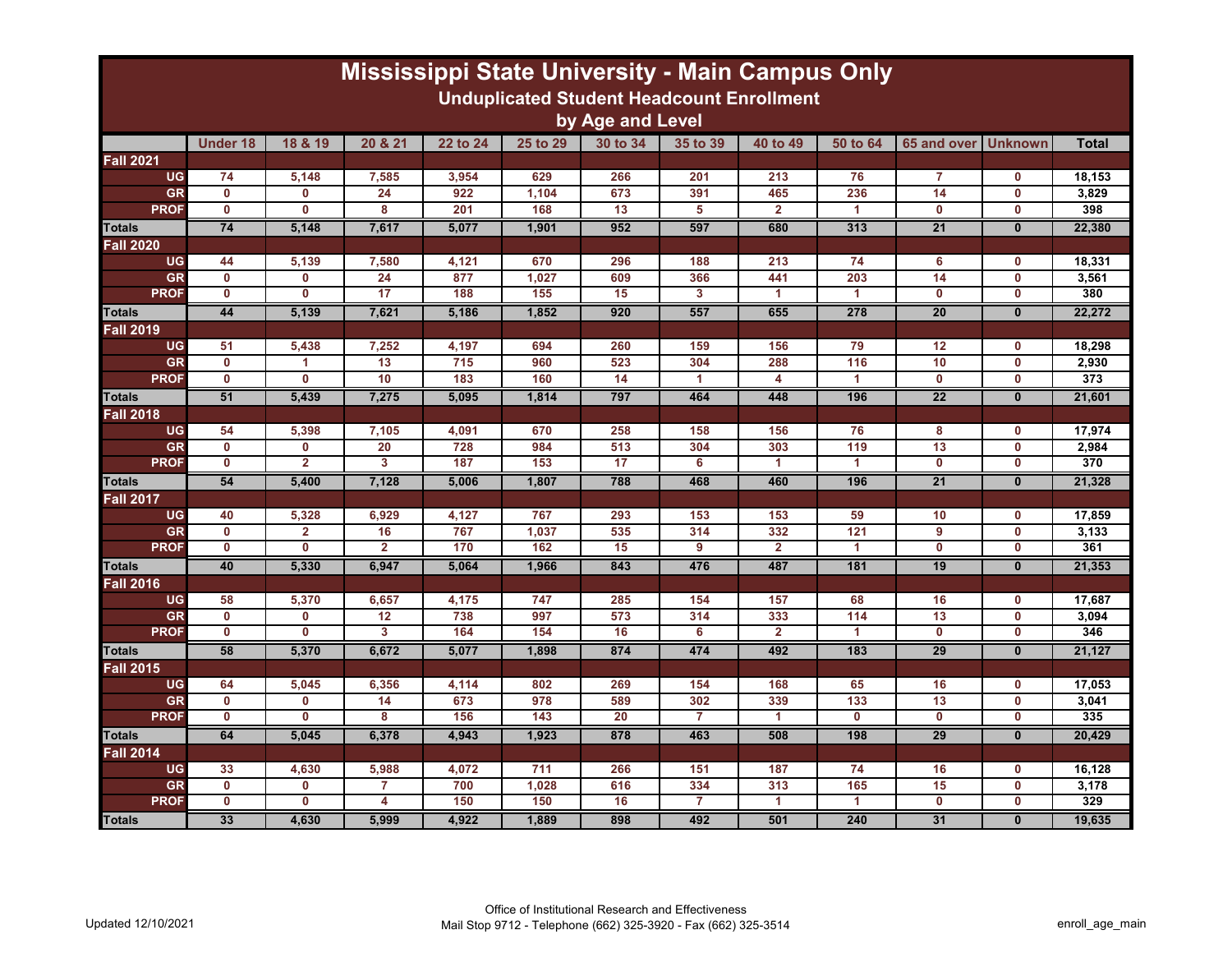| <b>Mississippi State University - Main Campus Only</b><br><b>Unduplicated Student Headcount Enrollment</b> |                 |                         |                 |          |          |                 |                |                |                |                 |                |              |
|------------------------------------------------------------------------------------------------------------|-----------------|-------------------------|-----------------|----------|----------|-----------------|----------------|----------------|----------------|-----------------|----------------|--------------|
| by Age and Level                                                                                           |                 |                         |                 |          |          |                 |                |                |                |                 |                |              |
|                                                                                                            | <b>Under 18</b> | 18 & 19                 | 20 & 21         | 22 to 24 | 25 to 29 | 30 to 34        | 35 to 39       | 40 to 49       | 50 to 64       | 65 and over     | <b>Unknown</b> | <b>Total</b> |
| <b>Fall 2013</b>                                                                                           |                 |                         |                 |          |          |                 |                |                |                |                 |                |              |
| <b>UG</b>                                                                                                  | 24              | 4,609                   | 5,767           | 4.049    | 786      | 296             | 169            | 202            | 83             | 8               | $\mathbf{0}$   | 15,993       |
| <b>GR</b>                                                                                                  | $\mathbf 0$     | 1                       | 8               | 668      | 1,081    | 648             | 357            | 350            | 187            | 13              | $\mathbf 0$    | 3,313        |
| <b>PROF</b>                                                                                                | $\mathbf{0}$    | 0                       | 6               | 158      | 138      | 19              | 6              | $\overline{2}$ | 1              | $\mathbf{0}$    | $\mathbf{0}$   | 330          |
| <b>Totals</b>                                                                                              | $\overline{24}$ | 4,610                   | 5,781           | 4,875    | 2,005    | 963             | 532            | 554            | 271            | $\overline{21}$ | $\mathbf{0}$   | 19,636       |
| <b>Fall 2012</b>                                                                                           |                 |                         |                 |          |          |                 |                |                |                |                 |                |              |
| <b>UG</b>                                                                                                  | 22              | 4,455                   | 5,621           | 4,141    | 870      | 325             | 190            | 206            | 104            | 10              | $\mathbf 0$    | 15.944       |
| <b>GR</b>                                                                                                  | $\mathbf{0}$    | 1.                      | 13              | 747      | 1,136    | 670             | 365            | 393            | 200            | 14              | $\mathbf{0}$   | 3.539        |
| <b>PROF</b>                                                                                                | $\mathbf 0$     | $\mathbf 0$             | $\overline{7}$  | 153      | 134      | 23              | 6              | 3              | 1              | $\mathbf 0$     | $\mathbf 0$    | 327          |
| <b>Totals</b>                                                                                              | $\overline{22}$ | 4,456                   | 5,641           | 5,041    | 2,140    | 1,018           | 561            | 602            | 305            | $\overline{24}$ | $\mathbf{0}$   | 19,810       |
| <b>Fall 2011</b>                                                                                           |                 |                         |                 |          |          |                 |                |                |                |                 |                |              |
| <b>UG</b>                                                                                                  | 23              | 4,374                   | 5,697           | 3,969    | 912      | 343             | 186            | 225            | 108            | 8               | $\mathbf 0$    | 15,845       |
| <b>GR</b>                                                                                                  | $\mathbf{0}$    | 0                       | 14              | 818      | 1.169    | 632             | 379            | 421            | 211            | 18              | $\mathbf 0$    | 3,662        |
| <b>PROF</b>                                                                                                | $\mathbf 0$     | $\mathbf 0$             | 7               | 144      | 134      | 26              | 8              | $\overline{2}$ | $\overline{2}$ | $\mathbf 0$     | $\mathbf 0$    | 323          |
| Totals                                                                                                     | 23              | 4.374                   | 5.718           | 4.931    | 2.215    | 1.001           | 573            | 648            | 321            | 26              | $\mathbf{0}$   | 19.830       |
| <b>Fall 2010</b>                                                                                           |                 |                         |                 |          |          |                 |                |                |                |                 |                |              |
| <b>UG</b>                                                                                                  | 33              | 4,065                   | 5,451           | 3,652    | 951      | 342             | 191            | 222            | 103            | 10              | $\mathbf 0$    | 15,020       |
| <b>GR</b>                                                                                                  | $\mathbf 0$     | O                       | 13              | 810      | 1,144    | 622             | 364            | 426            | 244            | 15              | $\mathbf 0$    | 3,638        |
| <b>PROF</b>                                                                                                | $\mathbf 0$     | $\overline{\mathbf{0}}$ | $\overline{12}$ | 143      | 123      | 26              | $\overline{7}$ | 4              | 1              | $\mathbf 0$     | $\mathbf 0$    | 316          |
| <b>Totals</b>                                                                                              | 33              | 4,065                   | 5,476           | 4,605    | 2,218    | 990             | 562            | 652            | 348            | $\overline{25}$ | $\bf{0}$       | 18,974       |
| <b>Fall 2009</b>                                                                                           |                 |                         |                 |          |          |                 |                |                |                |                 |                |              |
| <b>UG</b>                                                                                                  | 45              | 3,840                   | 5,029           | 3,425    | 941      | 334             | 201            | 225            | 88             | $\overline{7}$  | $\mathbf 0$    | 14,135       |
| <b>GR</b>                                                                                                  | $\mathbf 0$     | $\mathbf{0}$            | 11              | 812      | 1,063    | 619             | 387            | 415            | 227            | 14              | $\mathbf 0$    | 3,548        |
| <b>PROF</b>                                                                                                | $\mathbf 0$     | $\mathbf 0$             | 22              | 132      | 121      | 23              | $\overline{7}$ | 3              | 1              | $\mathbf 0$     | $\mathbf 0$    | 309          |
| <b>Totals</b>                                                                                              | 45              | 3,840                   | 5,062           | 4,369    | 2,125    | 976             | 595            | 643            | 316            | $\overline{21}$ | $\mathbf{0}$   | 17,992       |
| <b>Fall 2008</b>                                                                                           |                 |                         |                 |          |          |                 |                |                |                |                 |                |              |
| <b>UG</b>                                                                                                  | 29              | 3,766                   | 4,685           | 3,306    | 905      | 298             | 203            | 207            | 84             | $\overline{7}$  | 0              | 13,490       |
| <b>GR</b>                                                                                                  | $\mathbf 0$     | $\mathbf 0$             | 13              | 727      | 1,008    | 599             | 364            | 404            | 215            | 11              | $\mathbf 0$    | 3,341        |
| <b>PROF</b>                                                                                                | $\mathbf 0$     | 1                       | $\overline{12}$ | 142      | 113      | $\overline{21}$ | 5              | $\overline{2}$ | $\mathbf{0}$   | $\mathbf 0$     | $\mathbf 0$    | 296          |
| <b>Totals</b>                                                                                              | 29              | 3.767                   | 4.710           | 4.175    | 2.026    | 918             | 572            | 613            | 299            | 18              | $\mathbf{0}$   | 17,127       |
| <b>Fall 2007</b>                                                                                           |                 |                         |                 |          |          |                 |                |                |                |                 |                |              |
| <b>UG</b>                                                                                                  | 31              | 3,368                   | 4,376           | 3,202    | 906      | 280             | 215            | 202            | 73             | $\overline{7}$  | $\mathbf 0$    | 12,660       |
| <b>GR</b>                                                                                                  | $\mathbf 0$     | 0                       | 20              | 710      | 999      | 526             | 350            | 430            | 251            | 11              | $\mathbf{0}$   | 3,297        |
| <b>PROF</b>                                                                                                | $\mathbf 0$     | $\overline{\mathbf{0}}$ | 17              | 133      | 101      | 23              | 6              | 1              | $\mathbf{0}$   | $\mathbf 0$     | $\mathbf 0$    | 281          |
| <b>Totals</b>                                                                                              | 31              | 3.368                   | 4,413           | 4.045    | 2.006    | 829             | 571            | 633            | 324            | $\overline{18}$ | $\mathbf{0}$   | 16.238       |
| <b>Fall 2006</b>                                                                                           |                 |                         |                 |          |          |                 |                |                |                |                 |                |              |
| <b>UG</b>                                                                                                  | 31              | 3,033                   | 4,191           | 3,165    | 736      | 192             | 130            | 158            | 57             | 4               | $\mathbf 0$    | 11,697       |
| <b>GR</b>                                                                                                  | $\mathbf 0$     | 0                       | 12              | 646      | 773      | 380             | 239            | 280            | 122            | 9               | $\mathbf{0}$   | 2,461        |
| <b>PROF</b>                                                                                                | $\mathbf 0$     | $\mathbf{0}$            | 14              | 132      | 93       | 16              | $\overline{7}$ | $\overline{2}$ | $\mathbf{0}$   | $\mathbf{0}$    | $\mathbf{0}$   | 264          |
| <b>Totals</b>                                                                                              | 31              | 3,033                   | 4,217           | 3,943    | 1,602    | 588             | 376            | 440            | 179            | 13              | $\mathbf{0}$   | 14,422       |